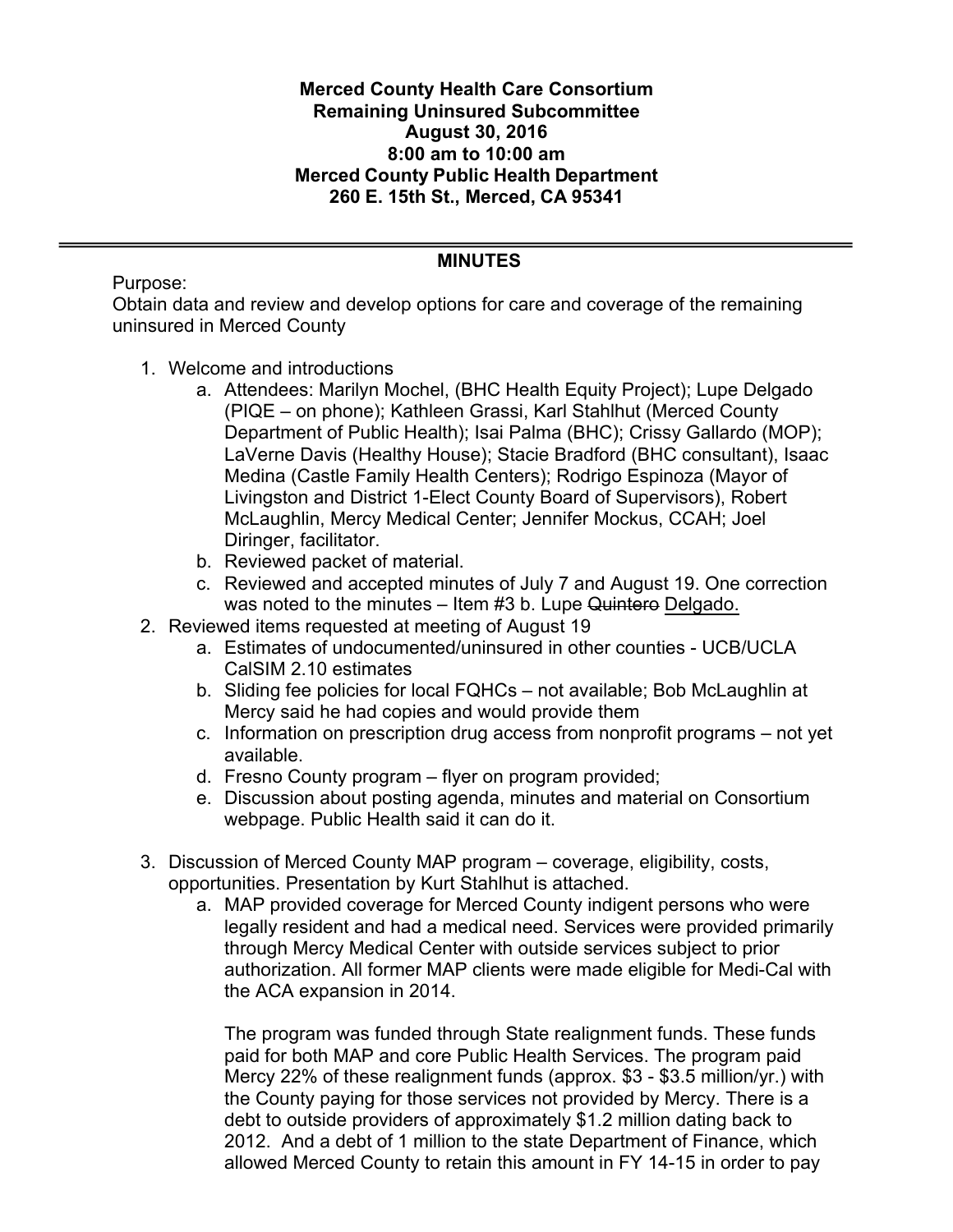down a portion of the, at that time, \$2.1 million dollar debt to providers for MAP services.

Under the re-structuring of realignment program with the implementation of the ACA and the Medi-Cal expansions, the State changed the formulae from the formulae under which it previously paid to counties for indigent care. Merced County chose the option which provides that the State will provide it with 20% of the amount that it paid in FY 2009/10. However, none of those funds will be paid until FY 2017/18. In addition, \$1 million is owed the State for a deferral of the realignment restructuring in 2015 (as noted above). Essentially, according to Public Health, no realignment funds are currently available for indigent care.

- 4. Mercy Hospital
	- a. Lupe Delgado asked Mercy Medical about spending on uninsured/undocumented. Bob McLaughlin told the group that the hospital does not seek or know anyone's immigration status, but they do track uncompensated care. Roughly 1.5% of the 70,000 ER visits annually are uncompensated, causing a \$4-5 million loss to the hospital annually.
	- b. The hospital is attempting to increase access to providers. It has a family practice residency program, but last year only one out of eight residents remained in the County.
	- c. Bob provided information about a potential funding source. Legacy Health Endowment (LHE) is a newly-formed California nonprofit public benefit corporation in Turlock, CA. This Health Conversion Foundation is a direct result of the sale of Emanuel Medical Center (EMC) to Tenant Healthcare Corporation. The Endowment is required to fund program in specified zip codes in southern Stanislaus and northern Merced Counties. Jeffrey Lewis is the contact person.
- 5. Additional questions:
	- a. The group was interested to know more about the volume served by clinics, e.g. number of patients, number of visits, number of Medi-Cal, uninsured, other insurance, top conditions for which uninsured individuals are treated. Crissy said that the Outreach/Enrollment committee might have that information.
- 6. Discussion of elements to consider in looking at options for care/coverage.
	- a. Joel Diringer shared his thoughts from his research on what counties have been doing on expanding programs to undocumented uninsured residents. The main elements to consider include:
		- i. Target population
		- ii. Scope of services
		- iii. Funding sources through partnerships
		- iv. Provider networks
		- v. Administration
- 7. Next meetings
	- a. Friday, September 16 from 10 Noon
	- b. Additional meeting?
	- c. Proposed presentation to Health Care Consortium on October 27.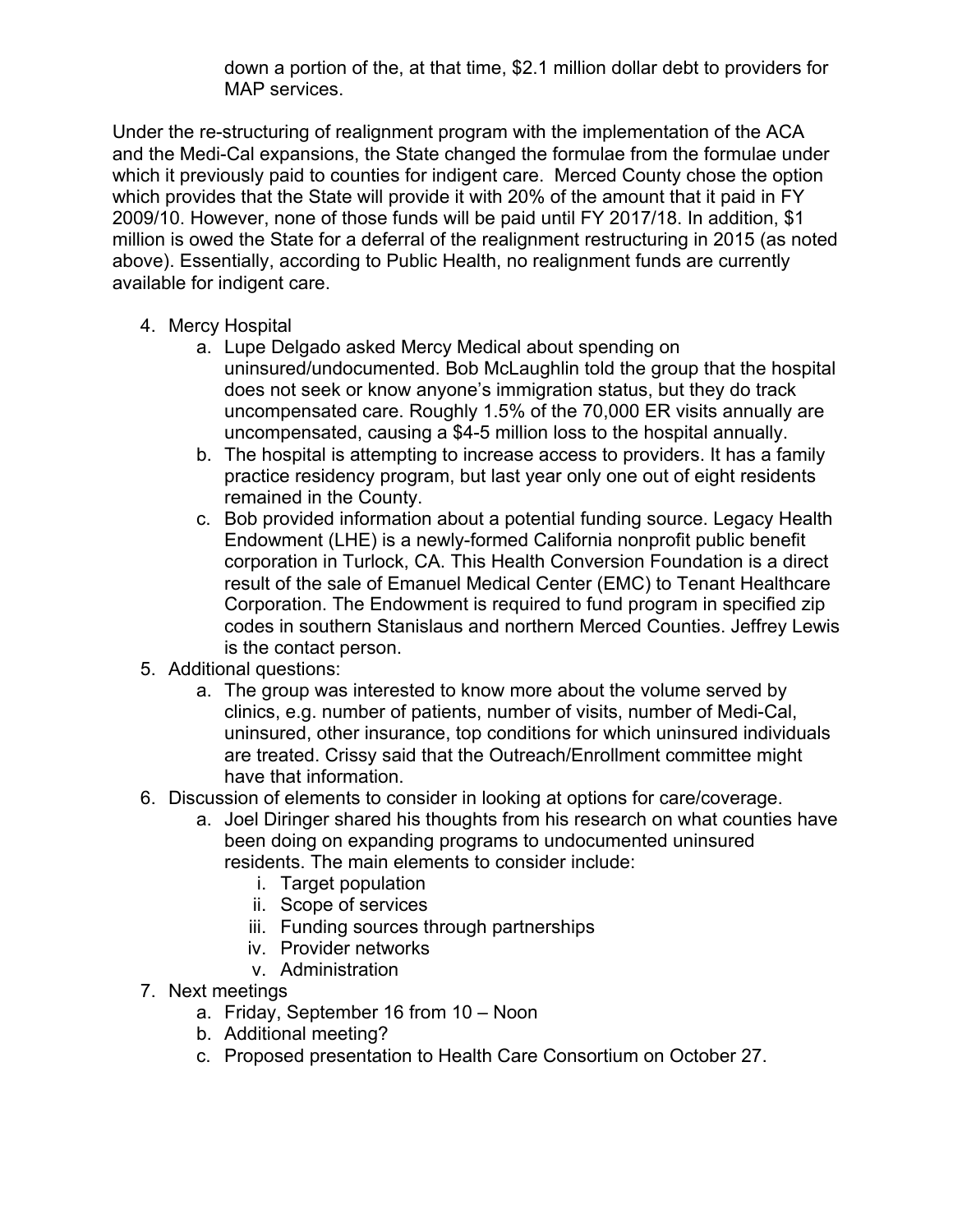

#### **MERCEDE** DEPARTMENT OF PUBLIC HEALTH

## **MEDICAL ASSISTANCE PROGRAM** (MAP) OVERVIEW

- v 1983 State Law transferred responsibility to provide health care for Medically Indigent Adults (MIA) to the county of residence
- v Counties with population less than 300,000 had 2 options:
	- 1) Contracting with the DHCS to administer services for MIAs under the County Medical Services Program (CMSP)
	- 2) Independent Medically Indigent Services Program (MISP) with 70% funding from the State

**MERCED** DEPARTMENT OF PUBLIC HEALTH

### **MEDICAL ASSISTANCE PROGRAM** (MAP) OVERVIEW

- v Merced County opted to accept the MISP funding and implemented the Medical Assistance Program
- v Health Care Realignment enacted in FY 1991/92 changed the funding sources for locally administered health care programs  $\triangleright$  MISP funds were no longer allocated to the county from the State's general fund
- v Counties now receive sales tax and vehicle license fees as a dedicated source of funding for health care programs

 $M$ ERCED DEPARTMENT OF PUBLIC HEALTH

# **MAP ELIGIBILITY CRITERIA**

v Individuals ages 21 through 64, who are not:  $\triangleright$  Pregnant, blind or disabled and,

- $\triangleright$  Eligible for any other coverage
- v Must legally reside in Merced County
- v Provide proof of FPL at 100% or below
- v Undocumented aliens not eligible
- \* No minor children that would link the family to State Medi-Cal
- **◆** Eligibility Granted on "Medical Need Basis"<br>◆ Must have current/on-going need for medic
- Must have current/on-going need for medical services, as documented by Physician
- v Granted eligibility for period of 7 days to 6 months
- v Eligibility guidelines similar to Medi-Cal used